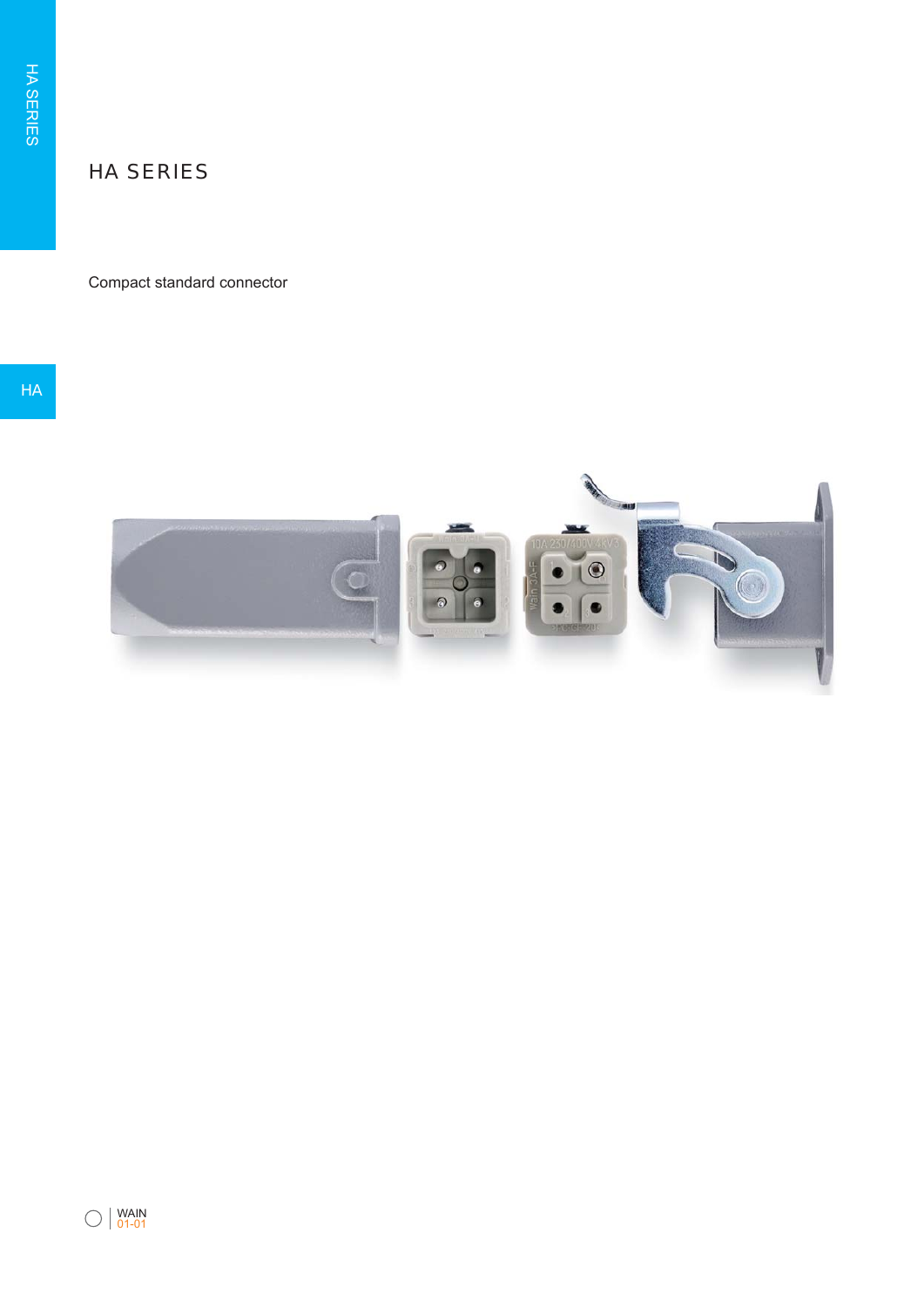## HA SERIES The slim inserts

#### Technical characteristics

| Specifications                          | DIN EN 60 664<br>DIN EN 61 984         |
|-----------------------------------------|----------------------------------------|
| Approvals                               | ∣ <b>ଭ</b> ା⊪ା∋⊃∖ଢିଧା <i>ଯ</i> ୋ       |
| Inserts                                 |                                        |
| Number of contacts                      | 3, 4, 10, 16, 32(2X16) + PE            |
| Flectrical data acc. to EN 61 984       |                                        |
| HA-003/HA-004                           |                                        |
| - Rated current                         | 10A                                    |
| - Rated voltage conductor- ground       | 230V                                   |
| - Rated voltage conductor- conductor    | 400V                                   |
| - Rated impulse voltage                 | 4kV                                    |
| - Pollution degree                      | 3                                      |
| - or                                    | 10A 250V 4kV 3                         |
| HA-010/HA-016                           |                                        |
| - Rated current                         | 16A                                    |
| - Rated voltage                         | <b>250V</b>                            |
| - Rated impulse voltage                 | 4kV                                    |
| - Pollution degree                      | 3                                      |
| - Pollution degree 2 also               | 16A 230/400V 4kV 2                     |
| Rated voltage acc. to UL                | 600V                                   |
| Insulation resistance                   | $10^{10}$                              |
| Material                                | polycarbonate                          |
| Limiting temperatures                   | $-40$ +125                             |
| Flammability acc. to UL 94              | VO                                     |
| Mechanical working life (mating cycles) | 500                                    |
| Contacts                                |                                        |
| Material                                | copper alloy                           |
| Surface                                 | hard- gold plated                      |
|                                         | hard-silver plated                     |
| Contact resistance                      | 1 <sub>m</sub>                         |
| Screw terminal                          |                                        |
| - Wrie gauge                            | $0.75 - 2.5$ mm <sup>2</sup>           |
| $- A W G$                               | 18-14                                  |
| - Tightening/Test torque                | 0.25Nm<br>HA-003/004<br>or             |
|                                         | HA-010/016<br>0.5Nm                    |
| Crimp terminal                          |                                        |
| - Wrie gauge                            | $0.14 - 4.0$ mm <sup>2</sup>           |
| - AWG                                   | $26 - 12$                              |
| Spring terminal                         |                                        |
| - Wrie gauge                            | $0.14 - 2.5$ mm <sup>2</sup>           |
|                                         | (Not suitable for connecting terminal) |
| - AWG                                   | $26 - 14$                              |
|                                         |                                        |

#### **Current carrying capacity**

The current carrying is limited by maximum temperature of materials for inserts and contacts including terminals

Control and test procedures according to DIN EN 60512-5



HA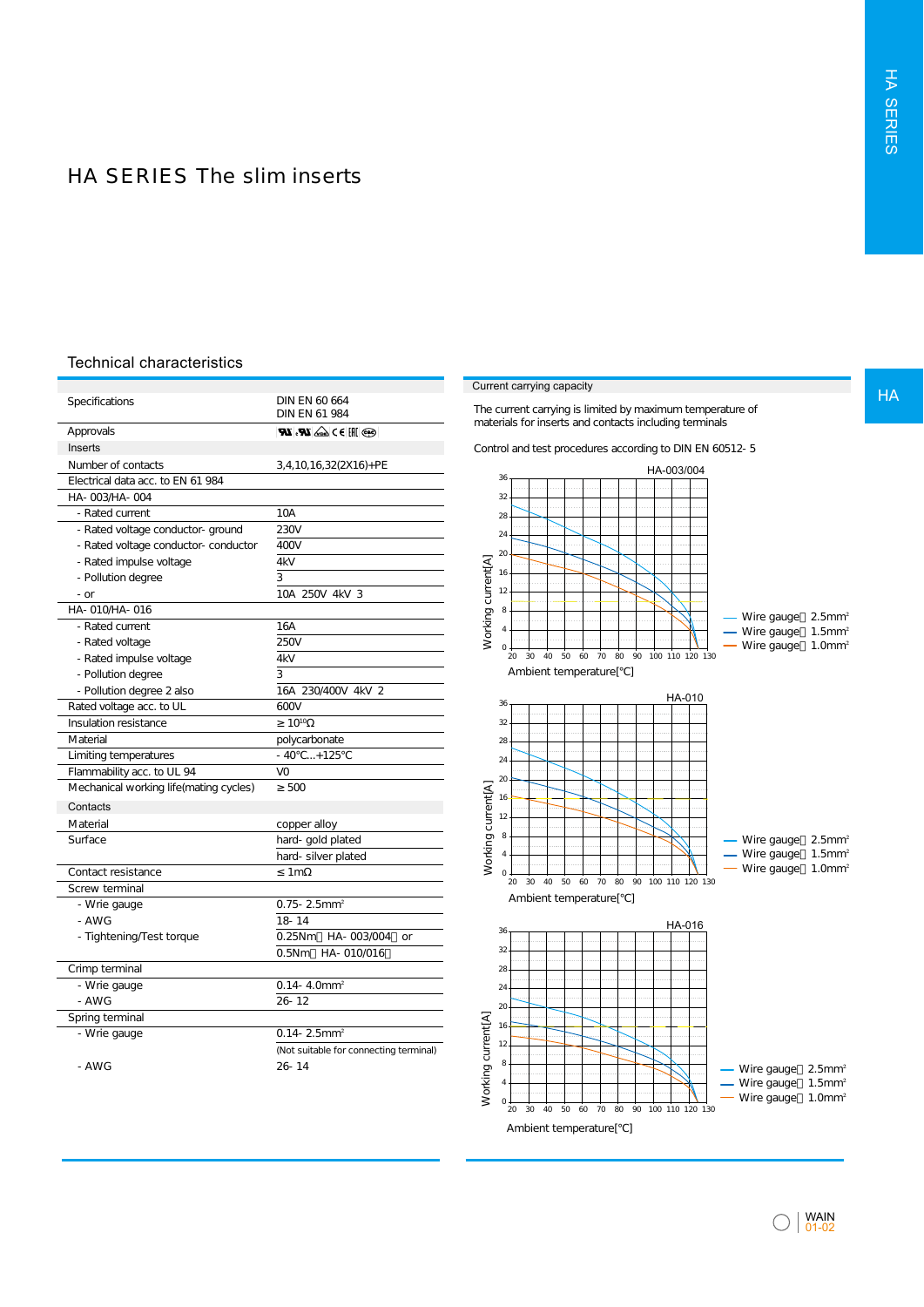## 230/400V 10A 3/4+

ை ∭∋ > கெல் **மு. மூ** 

## Inserts

Screw terminal



| Insert | Designation    | Order No.        |      |
|--------|----------------|------------------|------|
| Male   | HA-003-M       | 121 003 011 0001 |      |
| Female | $HA - O03 - F$ | 121 003 021 0001 | 27.5 |
| Male   | HA-004-M-V2    | 121 004 011 0002 |      |
| Female | HA-004-F-V2    | 121 004 021 0002 | 8    |



Hoods/Housings: size 3A, please find the details on page 15-06~15-16.

21



Spring terminal, See P00-35 for the structural characteristics of spring.







| Insert | Designation | Order No.        |
|--------|-------------|------------------|
|        |             |                  |
|        |             |                  |
| Male   | HA-002-MS   | 121 002 012 0001 |
| Female | HA-002-FS   | 121 002 022 0001 |
|        |             |                  |
|        |             |                  |
|        |             |                  |
|        |             |                  |
|        |             |                  |
|        |             |                  |
| Male   | HA-003-MS   | 121 003 012 0001 |
| Female | HA-003-FS   | 121 003 022 0001 |
|        |             |                  |
|        |             |                  |
|        |             |                  |
|        |             |                  |
|        |             |                  |
| Male   | HA-004-MS   | 121 004 012 0001 |
| Female | HA-004-FS   | 121 004 022 0001 |





## HA-004-M-V2/HA-004-F-V2 Features



Step 2 close the cover

# The feature of structure:

- ①.Cover was added; .Top entry, side screw locking
- ③.Low insert height

#### The innovation:

. The insert is separated from the shell by the cover. That ensures enough creepage distance and reliable electrical property; .When it is side entry, the cable have to be bent to an angle of 90 degree and go upward, the top entry could avoid the bend of cable and have convenient assembly .Compact structure saves space.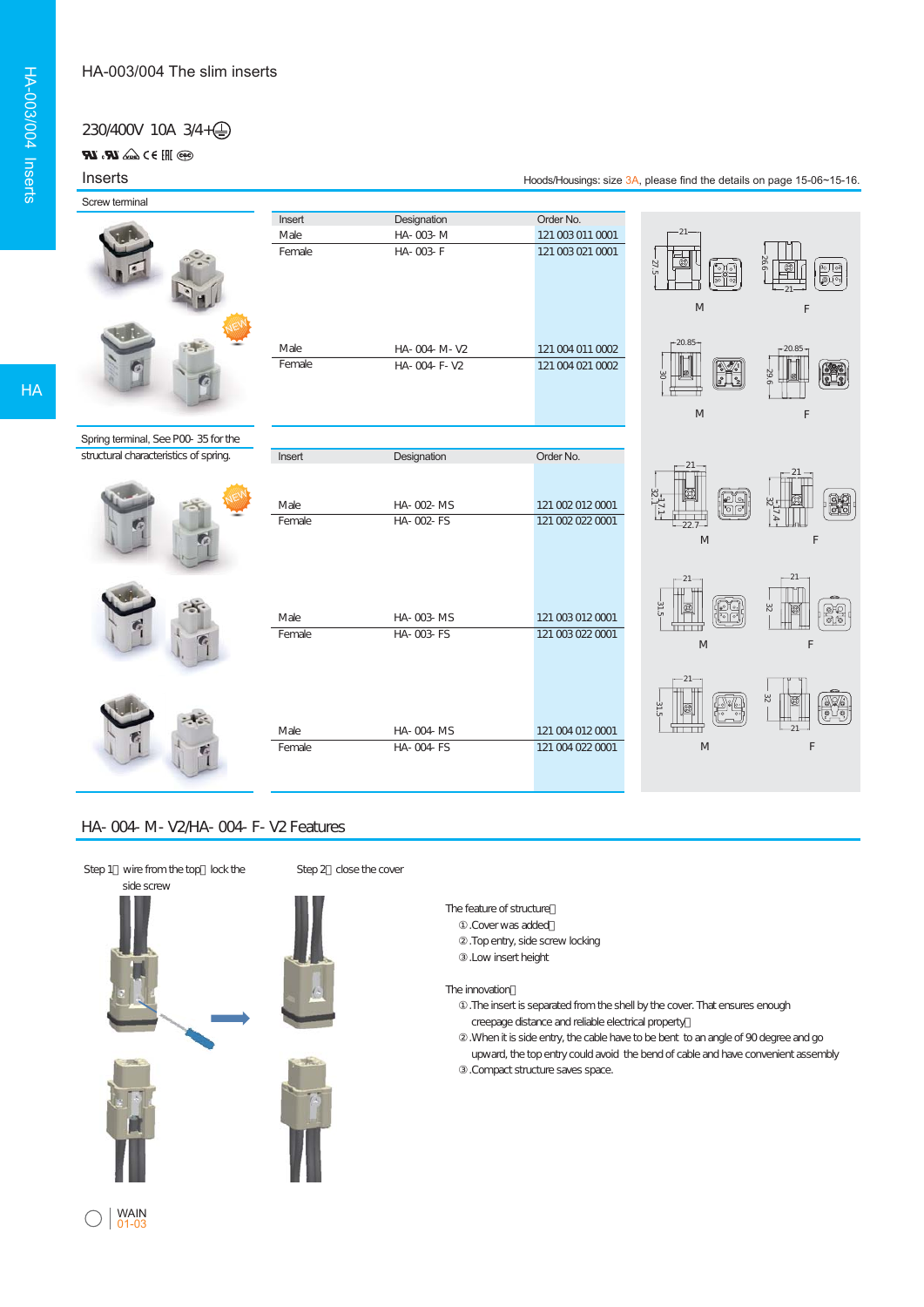## 250V 16A 10+4

## $\circledast$   $\circledast$   $\circledast$   $\bullet$   $\bullet$   $\bullet$   $\bullet$

Inserts

Screw terminal



| Insert | Designation           | Order No.        |
|--------|-----------------------|------------------|
| Male   | $HA - O1O - M$        | 121 010 011 0001 |
| Female | $HA - O1O - F$        | 121 010 021 0001 |
| Male   | $HA - O1O - M/B1$     | 121 010 011 0503 |
| Female | $HA - O1O - F/B^{-1}$ | 121 010 021 0503 |

Order No. 121 010 010 0001 121 010 020 0001

#### 1). /B stands for wiring with cable protecting(details see page 00-28)

**Designation** HA-010-MC HA-010-FC

**Insert** Male **Female** 

| Crimp terminal |  |  |  |  |
|----------------|--|--|--|--|
|                |  |  |  |  |
|                |  |  |  |  |

Order crimp contacts separately



## Spring terminal, See P00-35 for the



| Insert | Designation      | Order No.        |
|--------|------------------|------------------|
| Male   | <b>HA-010-MS</b> | 121 010 012 0001 |
| Female | <b>HA-010-FS</b> | 121 010 022 0001 |
|        |                  |                  |
|        |                  |                  |
|        |                  |                  |
|        |                  |                  |
|        |                  |                  |

#### 1) Distance for contact max. 24 mm 49.5  $-16$ **Beech**  $184 + 35$  18.4 M  $11.5 - 30 - 12.33 = 11.35 - 12.33$ Ш 22.31) M3x10 56.5 ∭∏ <u>min</u> **)**  $\frac{1}{2}$ F 56  $23$ 49.5  $-16$ F Fr  $\frac{1}{2}$ M  $\sim$ 22.31) 56.5 M3x10 F 56  $-22.5$ 49.5  $16$ M  $\frac{1}{3}84$  $\sim$  $-56.5$ .<br>م  $3x10$ F 50.<br>50. 181  $\frac{1}{22.5}$ 56 Panel cut out for inserts for use without hoods/housings Contact arrangement view from termination side  $-49.5-$ 32 16 10

Hoods/Housings: size 10A, please find the details on page 15-17~15-18.

#### Crimp contacts

|                                       | Male                      | HA- 010- MC                                                            | 1210100100001                              |                                                                                                                                                                                                   | <b>HA</b> |
|---------------------------------------|---------------------------|------------------------------------------------------------------------|--------------------------------------------|---------------------------------------------------------------------------------------------------------------------------------------------------------------------------------------------------|-----------|
|                                       | Female                    | <b>HA-010-FC</b>                                                       | 121 010 020 0001                           | $223^{11}$<br>M3x10<br>56.5                                                                                                                                                                       |           |
|                                       |                           |                                                                        |                                            | F<br>56                                                                                                                                                                                           |           |
|                                       |                           |                                                                        |                                            | 49.5<br>-16                                                                                                                                                                                       |           |
| Spring terminal, See POO-35 for the   |                           |                                                                        |                                            | M                                                                                                                                                                                                 |           |
| structural characteristics of spring. | Insert                    | Designation                                                            | Order No.                                  |                                                                                                                                                                                                   |           |
|                                       | Male                      | HA-010-MS                                                              | 121 010 012 0001                           | 56 F<br>22<br>M3x10                                                                                                                                                                               |           |
|                                       | Female                    | <b>HA-010-FS</b>                                                       | 121 010 022 0001                           | I FI I<br>F<br>つつ F<br>Panel cut out for inserts for<br>Contact arrangement view<br>use without hoods/housings<br>from termination side<br>$49.5 -$<br>$\underline{\circ}$<br>$\underline{\circ}$ |           |
|                                       |                           |                                                                        |                                            | 60 01<br>10 06<br>$70 - 02$<br>$20 - 07$<br>$80 - 03$<br>$30 - 08$<br>$90 - 04$<br>40 09                                                                                                          |           |
|                                       |                           |                                                                        |                                            | 109 95<br>50 010                                                                                                                                                                                  |           |
|                                       |                           |                                                                        |                                            | 43.5<br>M<br>F                                                                                                                                                                                    |           |
| Crimp contacts                        |                           |                                                                        |                                            |                                                                                                                                                                                                   |           |
| Crimp contacts 16A                    |                           |                                                                        |                                            |                                                                                                                                                                                                   |           |
| Contact resistance 1m                 | Male<br>CESM-0.37         | Order No.<br>Female<br>101 019 110 0301                                | Order No.<br>CESF-0.37<br>101 019 120 0301 |                                                                                                                                                                                                   |           |
| silver plated                         | CESM-0.50                 | 101 019 110 0401                                                       | CESF-0.50<br>101 019 120 0401              |                                                                                                                                                                                                   |           |
|                                       | CESM-0.75                 | 101 019 110 0601                                                       | CESF-0.75<br>101 019 120 0601              |                                                                                                                                                                                                   |           |
|                                       | <b>CESM-1.0</b>           | 101 019 110 0801                                                       | <b>CESF-1.0</b><br>101 019 120 0801        | 25                                                                                                                                                                                                |           |
|                                       | CESM-1.5                  | 101 019 110 0901                                                       | <b>CESF-1.5</b><br>101 019 120 0901        |                                                                                                                                                                                                   |           |
|                                       | CESM-25                   | 101 019 110 1001                                                       | <b>CESF-25</b><br>101 019 120 1001         | M<br>F                                                                                                                                                                                            |           |
|                                       | <b>CESM-3.0</b>           | 101 019 110 1101                                                       | <b>CESF-3.0</b><br>101 019 120 1101        |                                                                                                                                                                                                   |           |
| gold plated                           | <b>CESM-4.0</b>           | 101 019 110 1201                                                       | <b>CESF-4.0</b><br>101 019 120 1201        | Stripping<br>length<br>Identification<br>Wire gauge                                                                                                                                               |           |
|                                       | <b>CEGM-0.37</b>          | 101 019 210 0301                                                       | <b>CEGF-0.37</b><br>101 019 220 0301       | $0.14 - 0.37$ mm <sup>2</sup><br>AWG 26-22<br>no groove<br>7.5mm<br>$0.5$ mm <sup>2</sup><br><b>AWG 20</b><br>no groove<br>7.5mm                                                                  |           |
|                                       | CEGM-0.50                 | 101 019 210 0401                                                       | CEGF-0.50<br>101 019 220 0401              | 1 groove<br>$0.75$ mm <sup>2</sup><br><b>AWG 18</b><br>7.5mm                                                                                                                                      |           |
|                                       | CEGM-0.75                 | 101 019 210 0601                                                       | CEGF-0.75<br>101 019 220 0601              | 1 groove<br>$1 \text{ mm}^2$<br><b>AWG 18</b><br>7.5mm                                                                                                                                            |           |
|                                       | <b>CEGM-1.0</b>           | 101 019 210 0801                                                       | <b>CEGF-1.0</b><br>101 019 220 0801        | 2 grooves<br>$1.5$ mm <sup>2</sup><br><b>AWG 16</b><br>7.5mm<br>3 grooves<br>$2.5$ mm <sup>2</sup><br><b>AWG 14</b><br>7.5mm                                                                      |           |
|                                       | <b>CEGM-1.5</b>           | 101 019 210 0901                                                       | <b>CEGF-1.5</b><br>101 019 220 0901        | wide groove<br>$3 \text{ mm}^2$<br><b>AWG 12</b><br>7.5mm                                                                                                                                         |           |
|                                       | CEGM-25                   | 101 019 210 1001                                                       | <b>CEGF-25</b><br>101 019 220 1001         | <b>AWG 12</b><br>no groove<br>$4 \, \text{mm}^2$<br>7.5mm                                                                                                                                         |           |
|                                       | CEGM-30                   | 101 019 210 1101                                                       | <b>CEGF-3.0</b><br>101 019 220 1101        | When the wire gauge is less than 0.75mm <sup>2</sup> , it's better to                                                                                                                             |           |
| More crimp contacts16A see P13-04.    | <b>CEGM-40</b>            | 101 019 210 1201                                                       | <b>CEGF-4.0</b><br>101 019 220 1201        | use the auxiliary pin assembly tool TL15.                                                                                                                                                         |           |
| <b>Tools</b>                          |                           |                                                                        |                                            |                                                                                                                                                                                                   |           |
| Crimping tool                         | Wire gauge                | Designation                                                            | Order No.                                  |                                                                                                                                                                                                   |           |
|                                       | $0.5 - 4$ mm <sup>2</sup> | <b>TLO2G</b>                                                           | 1980010010011                              |                                                                                                                                                                                                   |           |
|                                       |                           | Wire gauge: 0.14-0.37mm <sup>2</sup> please select TL02 Crimping tool. |                                            |                                                                                                                                                                                                   |           |
|                                       | Application               | Designation                                                            | Order No.                                  |                                                                                                                                                                                                   |           |
| Contact removal too                   | for crimp contacts16A     | TLO1                                                                   | 1980010000002                              |                                                                                                                                                                                                   |           |
|                                       |                           | More tools detail please find the page 32-03-32-06.                    |                                            |                                                                                                                                                                                                   |           |

Notes: The tools for crimp terminal may influence the product quality and stability. Please select the tools recognized by our company.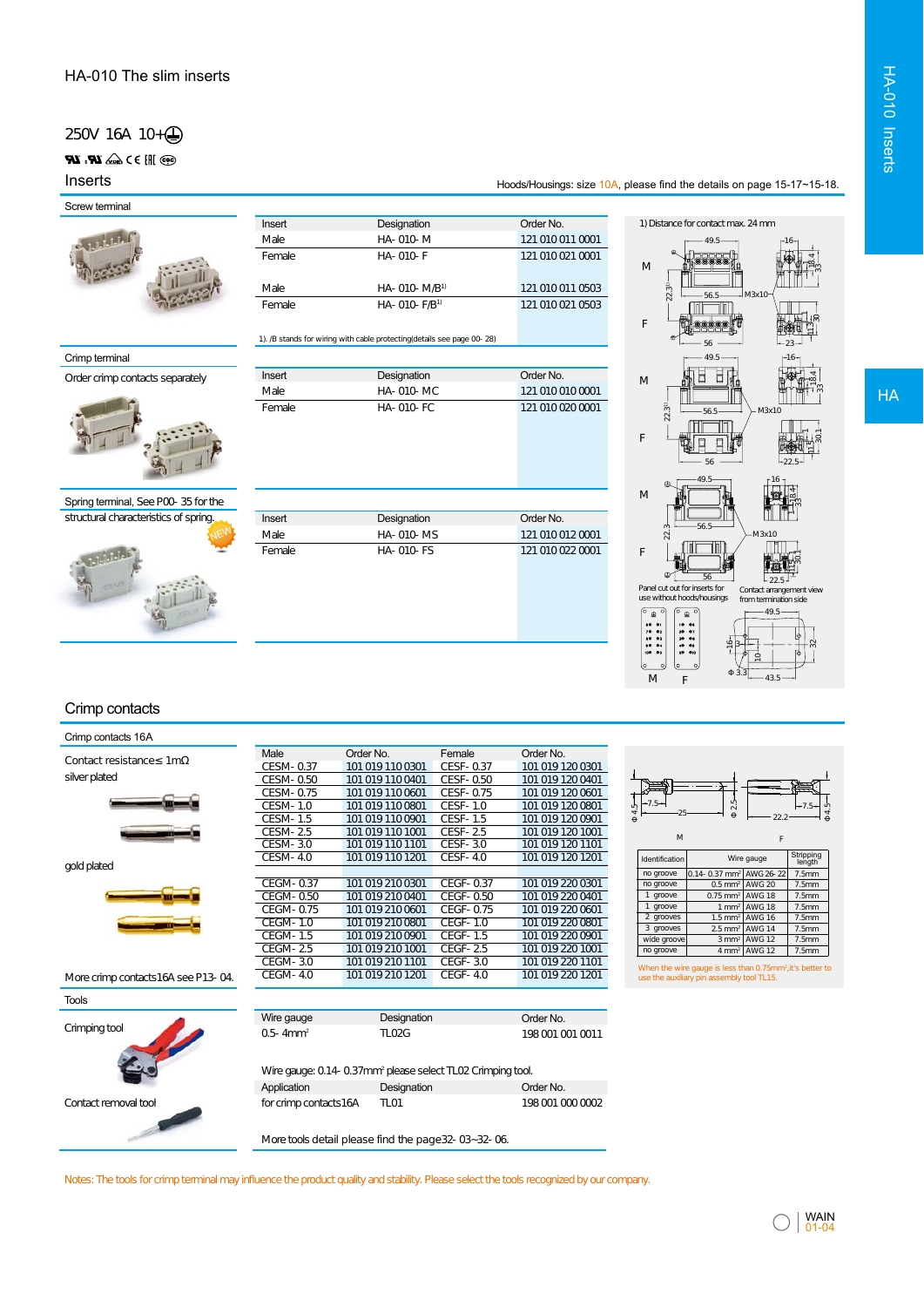#### HA-016 The slim inserts

# 250V 16A 16+

**899** III 3 D 4a**∆ LR**, **LR** 

## Inserts

## Screw terminal



| Insert | Designation       | Order No.        |
|--------|-------------------|------------------|
| Male   | HA-016-M          | 121 016 011 0001 |
| Female | $HA - O16 - F$    | 121 016 021 0001 |
| Male   | $HA - O16 - M/B1$ | 121 016 011 0505 |
| Female | $HA - O16 - F/B1$ | 121 016 021 0505 |

## Crimp terminal



| Insert | <b>Designation</b> | Order No.        |
|--------|--------------------|------------------|
| Male   | $HA - O16 - MC$    | 121.016.010.0001 |
| Female | $HA - O16 - FC$    | 121.0160200001   |









#### Crimp contacts

#### Crimp contacts 16A

|                                    |                              | 1). /B stands for wiring with cable protecting (details see page 00- 30) |                                   |                                      | 73<br>$-22.8-$                                                                                                            |
|------------------------------------|------------------------------|--------------------------------------------------------------------------|-----------------------------------|--------------------------------------|---------------------------------------------------------------------------------------------------------------------------|
| Crimp terminal                     |                              |                                                                          |                                   |                                      | 66<br>-16                                                                                                                 |
| Order crimp contacts separately    | Insert                       | Designation                                                              |                                   | Order No.                            | Ï<br>Ы<br>□                                                                                                               |
|                                    | Male                         | HA-016-MC                                                                |                                   | 121 016 010 0001                     | $\mathsf{M}% _{T}=\mathsf{M}_{T}\!\left( a,b\right) ,\ \mathsf{M}_{T}=\mathsf{M}_{T}\!\left( a,b\right) ,$                |
|                                    | Female                       | HA-016-FC                                                                |                                   | 121 016 020 0001                     | $223^{n}$<br>M3x10                                                                                                        |
|                                    |                              |                                                                          |                                   |                                      |                                                                                                                           |
|                                    |                              |                                                                          |                                   |                                      | F<br>口<br>口                                                                                                               |
|                                    |                              |                                                                          |                                   |                                      | 72.5                                                                                                                      |
|                                    |                              |                                                                          |                                   |                                      | Contact arrangement view from termination side                                                                            |
|                                    |                              |                                                                          |                                   |                                      |                                                                                                                           |
|                                    |                              |                                                                          |                                   |                                      | ۹,<br>ໍ≗໌                                                                                                                 |
|                                    |                              |                                                                          |                                   |                                      | 20 010<br>100 02<br>110 03<br>$30 - 011$<br>$120 - 04$<br>$40 - 012$                                                      |
|                                    |                              |                                                                          |                                   |                                      | 13005<br>50013<br>$140 - 06$<br>$60 - 014$                                                                                |
|                                    |                              |                                                                          |                                   |                                      | 15007<br>70 015<br>80 016<br>16 <sup>o</sup>                                                                              |
|                                    |                              |                                                                          |                                   |                                      | M                                                                                                                         |
|                                    |                              |                                                                          |                                   |                                      | Panel cut out for inserts for use without<br>hoods/housings                                                               |
|                                    |                              |                                                                          |                                   |                                      | 66                                                                                                                        |
|                                    |                              |                                                                          |                                   |                                      |                                                                                                                           |
|                                    |                              |                                                                          |                                   |                                      | Ŧ                                                                                                                         |
|                                    |                              |                                                                          |                                   |                                      | C                                                                                                                         |
|                                    |                              |                                                                          |                                   |                                      | 60                                                                                                                        |
|                                    |                              |                                                                          |                                   |                                      |                                                                                                                           |
| Crimp contacts                     |                              |                                                                          |                                   |                                      |                                                                                                                           |
|                                    |                              |                                                                          |                                   |                                      |                                                                                                                           |
| Crimp contacts 16A                 |                              |                                                                          |                                   |                                      |                                                                                                                           |
| Contact resistance 1m              | Male<br>CESM-0.37            | Order No.<br>101 019 110 0301                                            | Female<br>CESF-0.37               | Order No.<br>101 019 120 0301        |                                                                                                                           |
| silver plated                      | CESM-0.50                    | 101 019 110 0401                                                         | CESF-0.50                         | 101 019 120 0401                     |                                                                                                                           |
|                                    | CESM-0.75                    | 101 019 110 0601                                                         | CESF-0.75                         | 101 019 120 0601                     |                                                                                                                           |
|                                    | CESM-1.0                     | 101 019 110 0801                                                         | <b>CESF-1.0</b>                   | 101 019 120 0801                     | 7.5                                                                                                                       |
|                                    | CESM-1.5                     | 101 019 110 0901                                                         | CESF-1.5                          | 101 019 120 0901                     |                                                                                                                           |
|                                    | <b>CESM-25</b><br>CESM-3.0   | 101 019 110 1001<br>101 019 110 1101                                     | <b>CESF-25</b><br><b>CESF-3.0</b> | 101 0191201001<br>101 019 120 1101   | M<br>F                                                                                                                    |
|                                    | <b>CESM-4.0</b>              | 101 019 110 1201                                                         | <b>CESF-4.0</b>                   | 101 019 120 1201                     | Stripping<br>length<br>Identification<br>Wire gauge                                                                       |
| gold plated                        |                              |                                                                          |                                   |                                      | no groove<br>0.14-0.37 mm <sup>2</sup> AWG 26-22<br>7.5mm                                                                 |
|                                    | <b>CEGM-0.37</b>             | 101 019 210 0301                                                         | CEGF-0.37                         | 101 019 220 0301                     | no groove<br>$0.5$ mm <sup>2</sup><br>AWG 20<br>7.5mm                                                                     |
|                                    | CEGM-0.50                    | 101 019 210 0401                                                         | CEGF-0.50                         | 101 019 220 0401                     | 1 groove<br>$0.75$ mm <sup>2</sup><br><b>AWG 18</b><br>7.5mm<br>1 groove<br><b>AWG 18</b><br>$1$ mm <sup>2</sup><br>7.5mm |
|                                    | CEGM-0.75<br><b>CEGM-1.0</b> | 101 019 210 0601<br>101 019 210 0801                                     | CEGF-0.75<br><b>CEGF-1.0</b>      | 101 019 220 0601<br>101 019 220 0801 | 2 grooves<br>$1.5$ mm <sup>2</sup><br><b>AWG 16</b><br>7.5mm                                                              |
|                                    | <b>CEGM-1.5</b>              | 101 019 210 0901                                                         | <b>CEGF-1.5</b>                   | 101 019 220 0901                     | 3 grooves<br>$2.5$ mm <sup>2</sup><br><b>AWG 14</b><br>7.5mm<br>wide groove<br><b>AWG 12</b>                              |
|                                    | CEGM-25                      | 101 019 210 1001                                                         | <b>CEGF-25</b>                    | 101 019 220 1001                     | $3 \text{ mm}^2$<br>7.5mm<br>4 mm <sup>2</sup> AWG 12<br>no groove<br>7.5mm                                               |
|                                    | CEGM-30                      | 101 019 210 1101                                                         | $CEGF-3.0$                        | 101 019 220 1101                     | When the wire gauge is less than 0.75mm <sup>2</sup> , it's better to                                                     |
| More crimp contacts16A see P13-04. | <b>CEGM-40</b>               | 101 019 210 1201                                                         | <b>CEGF-4.0</b>                   | 101 019 220 1201                     | use the auxiliary pin assembly tool TL15.                                                                                 |
| <b>Tools</b>                       |                              |                                                                          |                                   |                                      |                                                                                                                           |
|                                    | Wire gauge                   | Designation                                                              |                                   | Order No.                            |                                                                                                                           |
| Crimping tool                      | $0.5 - 4mm2$                 | <b>TLO2G</b>                                                             |                                   | 1980010010011                        |                                                                                                                           |
|                                    |                              |                                                                          |                                   |                                      |                                                                                                                           |
|                                    |                              | Wire gauge: 0.14- 0.37mm <sup>2</sup> please select TL02 Crimping tool.  |                                   |                                      |                                                                                                                           |
|                                    | Application                  | Designation                                                              |                                   |                                      |                                                                                                                           |
|                                    |                              |                                                                          |                                   | Order No.                            |                                                                                                                           |
| Contact removal tool               | for crimp contacts16A        | <b>TLO1</b>                                                              |                                   | 1980010000002                        |                                                                                                                           |
|                                    |                              |                                                                          |                                   |                                      |                                                                                                                           |
|                                    |                              | More tools detail please find the page 32-03~32-06.                      |                                   |                                      |                                                                                                                           |

Notes: The tools for crimp terminal may influence the product quality and stability. Please select the tools recognized by our company.



 $\bigcap$ 

WAIN 01-05